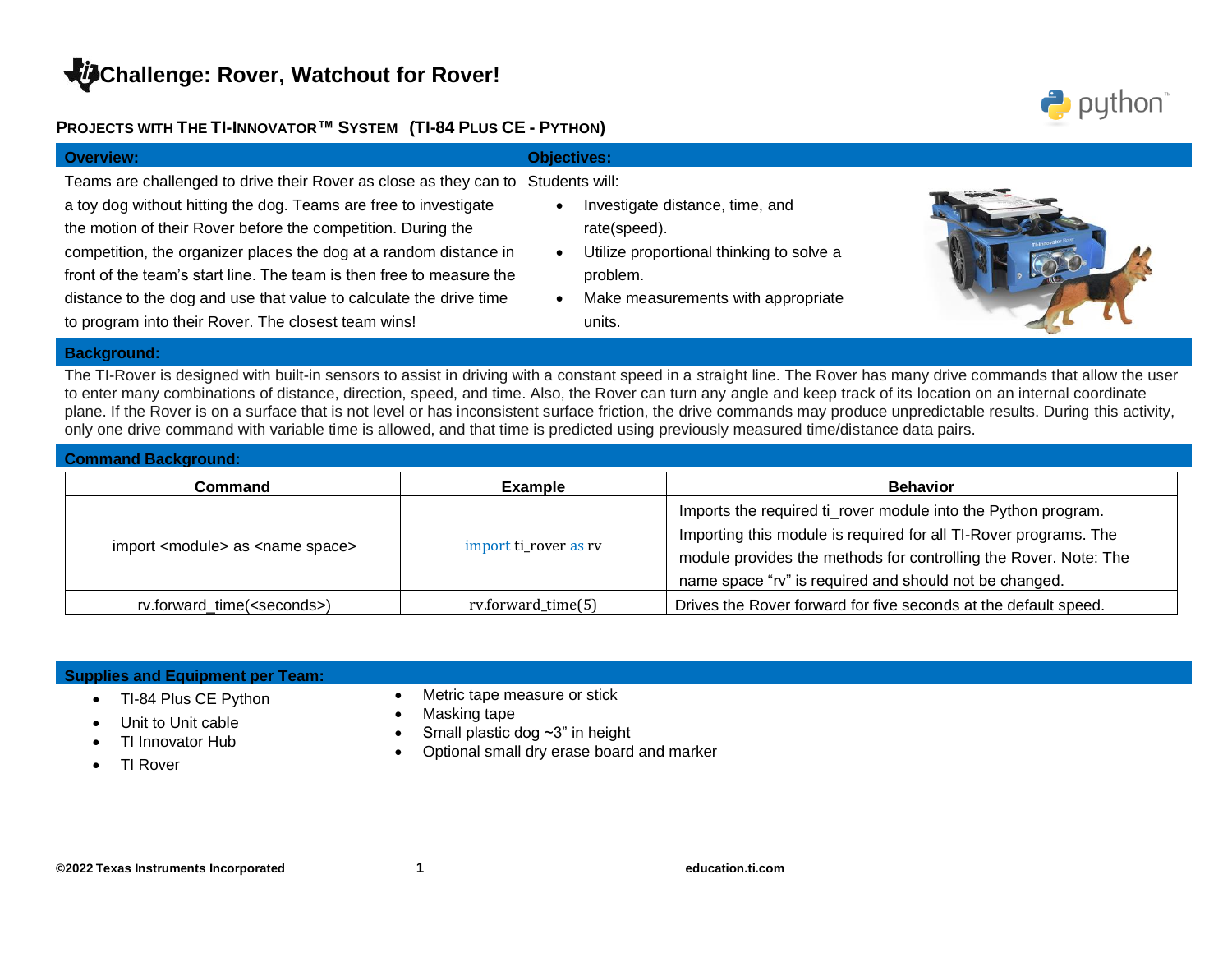### **PROJECTS WITH THE TI-INNOVATOR™ SYSTEM (TI-84 PLUS CE - PYTHON)**

#### **Project Setup:**

- 1. Place participants into small groups of two, three, or four with a single Rover and calculator.
- 2. The group is encouraged to ideate a clever team name. Team names are the tiebreaker during competition.
- 3. Each team uses a piece of masking tape as a starting line for all measurements and the competition.
- 4. Teams are encouraged to keep a detailed log of time vs. distance measurements of their Rover.
- 5. Teams are free to use any method of analyzing the data and making their time prediction to avoid hitting the dog.
- 6. Before announcing the winner, each team makes a brief presentation about how they predicting the time. A dry-erase board may be useful.
- 7. The instructor is encouraged to acknowledge all successful methods of analysis with no particular "correct" method. Alternative thinking is encouraged.
- 8. In the event of a tie, the team name should be used to break the tie.

#### **The Student Activity: The Teacher Activity:**

# Teams work in a flat, smooth area with about three meters of free space. Place a piece of tape at one end and write "START". The Rover should be aligned with the "START" tape each time the Rover drives.

# **Challenge 1** Program a time of your choosing (between .5 and 15 seconds) into the Rover. Run the program and measure the distance it travels from the "START" position. Record the time and distance in a data table — repeat measurement for at least five different times.

**Challenge 2:** When your team is confident of making a prediction, raise your hand, and the instructor will place the dog at a random position in front of your car. You may measure the distance to the dog. You have only one try to test your prediction to get as close as you can to the dog without touching it.

Work with the groups to find a clear, smooth space where the group will not be disturbed by the other groups. Help participants to lay out a course with a piece of tape labeled "start" and with a clear 2.5 meters in front of the Rover. If you use tables, be sure to remind participants to not drive off the edge.

#### **Guidance during challenge 1:** Ensure

participants understand the "START" position and alignment of the Rover with the tape. The Rover uses the axle as the zero for internal calculations. However, this is not required so long as participants are consistent in their technique.

**Guidance during challenge 2**: It is important to manage the event schedule to provide time for each team to compete. Allow at least 5 minutes per team. You will need to estimate on-the-fly how much time to allow teams to prepare to allow sufficiently for the competition and the optional post-competition discussion.

#### import ti rover as rv

#### rv.forward\_time(5)

**Judging Tips**: Consistency is the rule. If the rover tips the dog at all, this is considered a knock-down. Of course, the organizer is always free to make their own rules. Remeber participants will find every way to game the rules!